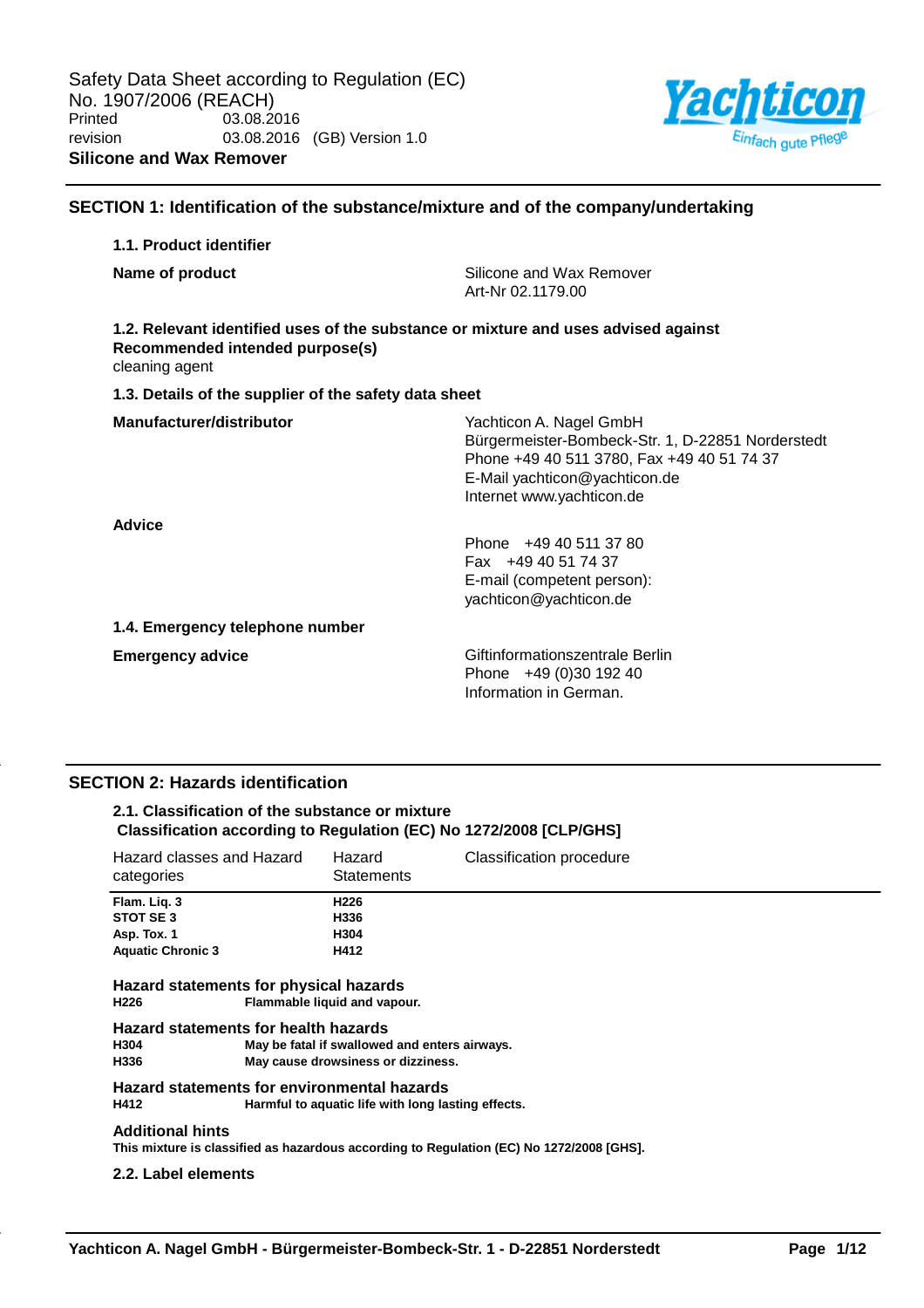

# **Labelling according to Regulation (EC) No 1272/2008 [CLP/GHS]**

| GHS02<br>GHS07                           | GHS08                                                                                                                                             |
|------------------------------------------|---------------------------------------------------------------------------------------------------------------------------------------------------|
| <b>Signal word</b><br>Danger             |                                                                                                                                                   |
| H <sub>226</sub>                         | Hazard statements for physical hazards<br>Flammable liquid and vapour.                                                                            |
| H304<br>H336                             | Hazard statements for health hazards<br>May be fatal if swallowed and enters airways.<br>May cause drowsiness or dizziness.                       |
| H412                                     | Hazard statements for environmental hazards<br>Harmful to aquatic life with long lasting effects.                                                 |
| <b>Precautionary Statements</b>          |                                                                                                                                                   |
| General<br>P <sub>102</sub><br>P103      | Keep out of reach of children.<br>Read label before use.                                                                                          |
| <b>Prevention</b><br>P <sub>210</sub>    | Keep away from heat, hot surfaces, sparks, open flames and other ignition sources.<br>No smoking.                                                 |
| P240<br>P241<br>P242                     | Ground/bond container and receiving equipment.<br>Use explosion-proof electrical/ventilating/lighting//equipment.<br>Use only non-sparking tools. |
| P243<br>P <sub>261</sub><br>P271         | Take precautionary measures against static discharge.<br>Avoid inhalation of vapors / spray.<br>Use only outdoors or in a well-ventilated area.   |
| P273<br>P280                             | Avoid release to the environment.<br>Wear protective gloves/protective clothing/eye protection/face protection.                                   |
| <b>Response</b><br>$P301 + P310$<br>P331 | IF SWALLOWED: Immediately call a POISON CENTER/doctor/<br>Do NOT induce vomiting.                                                                 |
| <b>Storage</b><br>P405                   | Store locked up.                                                                                                                                  |
| <b>Disposal</b><br>P501                  | Dispose of contents/container to an approved waste handling.                                                                                      |
|                                          | Hazardous ingredients for labeling<br>Hydrocarbons, C9-C10, n-alkanes, isoalkanes, cycloalkanes, <2% aromatics                                    |
|                                          | <b>Supplemental Hazard information (EU)</b>                                                                                                       |

### **Health properties**

Repeated exposure may cause skin dryness or cracking.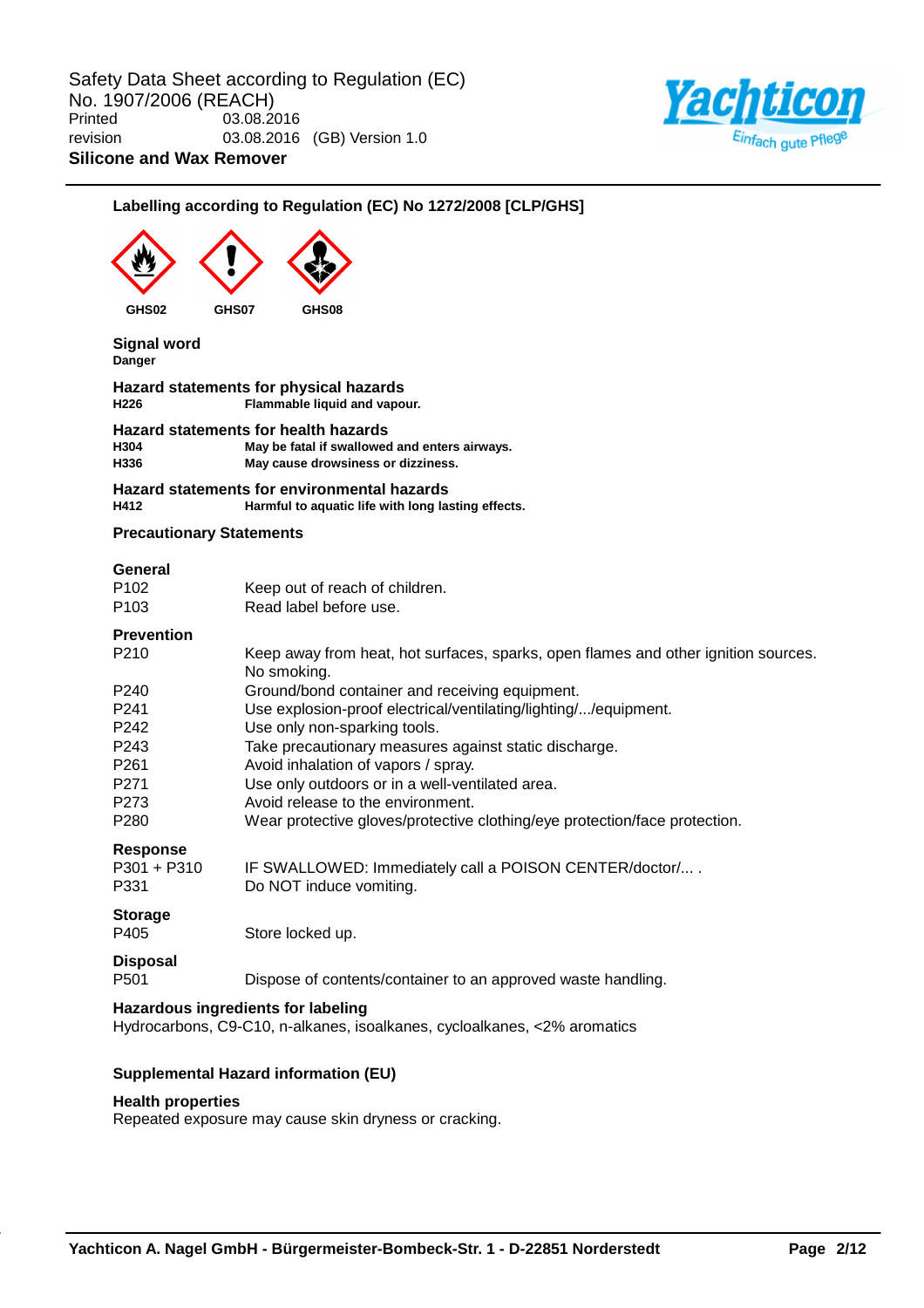

#### **Additional information**

# **Special rules on packaging**

Touchable warning sign (EN/ISO 11683). Childproof closures (EN/862/ISO 8317).

#### **2.3. Other hazards**

#### **Results of PBT and vPvB assessment**

The substances in the mixture do not meet the PBT/vPvB criteria according to REACH, annex XIII.

### **SECTION 3: Composition/ information on ingredients**

### **3.1. Substances** not applicable

# **3.2. Mixtures**

| <b>CAS No</b> | EC No     | <b>Name</b>                                                                 | Г%<br>weight] | <b>Classification according to</b><br><b>Requlation (EC) No 1272/2008 [CLP/</b><br><b>GHS1</b>             |
|---------------|-----------|-----------------------------------------------------------------------------|---------------|------------------------------------------------------------------------------------------------------------|
| <b>REACH</b>  | 927-241-2 | Hydrocarbons, C9-C10, n-alkanes,<br>isoalkanes, cycloalkanes, <2% aromatics | > 70 <<br>100 | Flam. Lig. 3, H226 / Asp. Tox. 1, H304 /<br>STOT SE 3, H336 / Aquatic Chronic 3,<br><b>H412 / . EUH066</b> |

#### **REACH**

| <b>CAS No</b>     | Name                                                                     | <b>REACH registration number</b> |
|-------------------|--------------------------------------------------------------------------|----------------------------------|
|                   | Hydrocarbons, C9-C10, n-alkanes, isoalkanes, cycloalkanes, <2% aromatics | 01-2119471843-32-XXXX            |
| Additional advice |                                                                          |                                  |

#### **Additional advice**

Benzene content <0.1%

# **SECTION 4: First aid measures**

# **4.1. Description of first aid measures**

#### **General information**

Remove moisted clothing immediately. In the event of persistent symptoms receive medical treatment.

#### **In case of inhalation**

Ensure of fresh air. Seek medical treatment immediately.

#### **In case of skin contact**

In case of contact with skin wash off with soap and water. Lotion with a cream that contains fat and nourishing substances.

#### **In case of eye contact**

Medical treatment by eye specialist. In case of contact with eyes rinse thoroughly with water. Remove contact lenses.

### **In case of ingestion**

Call for a doctor immediately. Rinse out mouth thoroughly with water. Do NOT induce vomiting - risk of aspiration!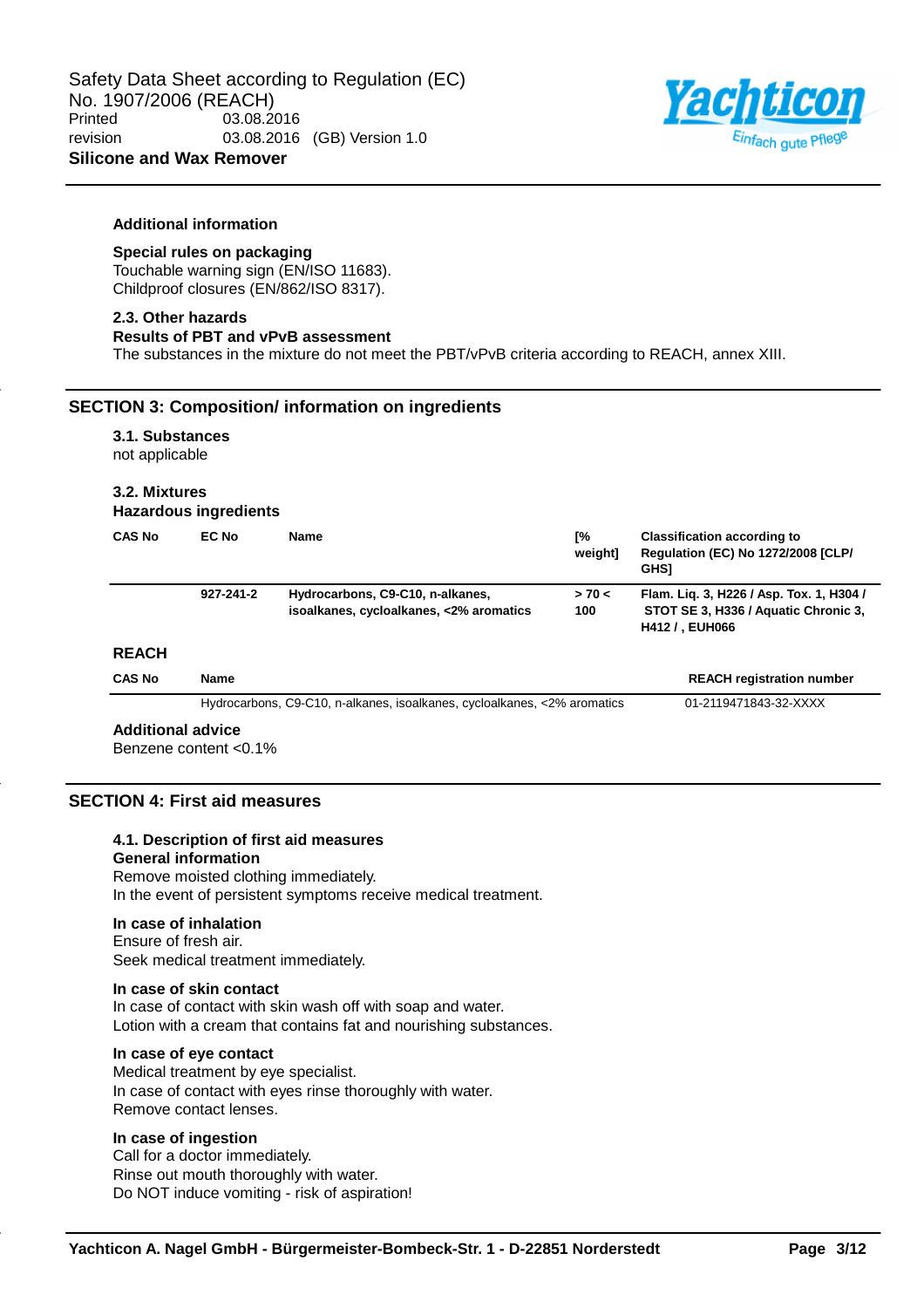

### **4.2. Most important symptoms and effects, both acute and delayed** No information available.

**4.3. Indication of any immediate medical attention and special treatment needed** No information available.

# **SECTION 5: Firefighting measures**

# **5.1. Extinguishing media**

**Suitable extinguishing media** Alcohol-resistant foam Dry fire-extinguishing substance Carbon dioxide Water spray jet

**Unsuitable extinguishing media**

Full water jet

### **5.2. Special hazards arising from the substance or mixture**

Fire gas of organic material has to be classed invariably as respiratory poison. In case of fire formation of dangerous gases possible. In the event of fire the following can be released: Carbon monoxide (CO) Carbon dioxide (CO2) Vapors can cover long distances along the ground and ignite. The product floats on water and can be reignited.

# **5.3. Advice for firefighters**

### **Special protective equipment for fire-fighters**

Use breathing apparatus with independent air supply ( isolated ). Wear protective clothing.

#### **Additional information**

Forms slippery surfaces with water. Fire residues and contaminated firefighting water must be disposed of in accordance with the local regulations. Collect contaminated firefighting water separately, must not be discharged into the drains.

# **SECTION 6: Accidental release measures**

#### **6.1. Personal precautions, protective equipment and emergency procedures**

**For non-emergency personnel**

Avoid skin and eye contact. Use personal protective clothing. Use breathing apparatus if exposed to vapors / aerosol. Forms slippery surfaces with water. Ensure adequate ventilation / exhaustion at the workplace.

#### **6.2. Environmental precautions**

Do not discharge into the drains/surface waters/groundwater.

### **6.3. Methods and material for containment and cleaning up**

Do not distribute with water. Do not rinse with water - extreme danger of slipping! Take up with absorbent material (e.g. sand, general-purpose binder, kieselguhr).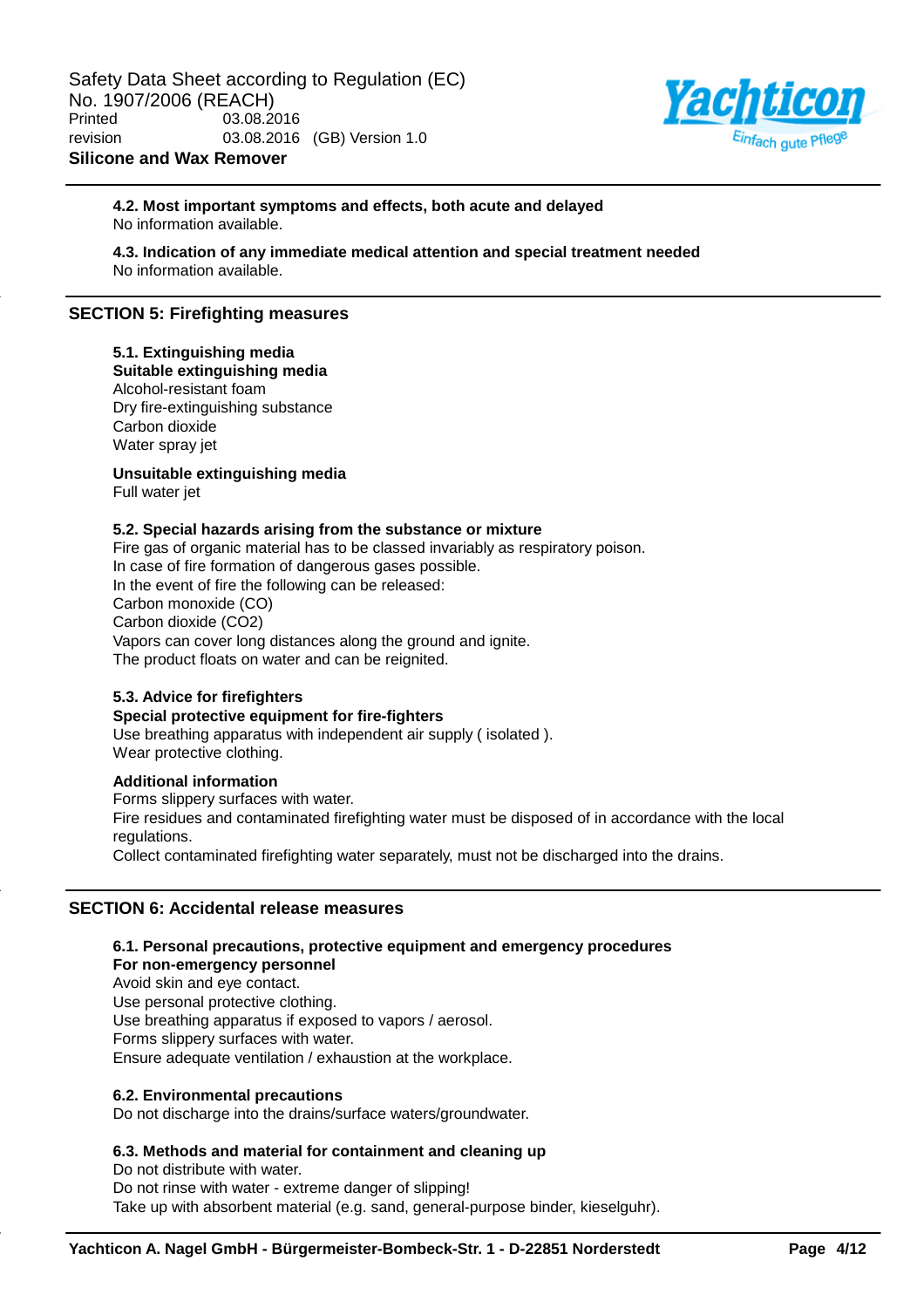

After taking up the material dispose according to regulation.

#### **Additional Information**

Remove all sources of ignition. Avoid open flames.

#### **6.4. Reference to other sections**

Safe handling: see section 7 Disposal: see section 13 Personal protection equipment: see section 8 Emergency telephone number: see section 1

## **SECTION 7: Handling and storage**

### **7.1. Precautions for safe handling**

**Advice on safe handling**

Care for thoroughly room ventilation, if necessary use in well ventilated area with local exhaust ventilation at workplace. Avoid inhalation of vapors. Avoid contact with skin and eyes. Take the usual precautions when handling with chemicals.

#### **General protective measures**

Do not inhale vapours. Avoid contact with eyes and skin

#### **Hygiene measures**

Clean skin thoroughly after working. At work do not eat, drink and smoke. Remove soiled or soaked clothing immediately. Keep away from food and drink.

### **Advice on protection against fire and explosion**

Keep away from sources of ignition - No smoking Vapours can form an explosive mixture with air. Take precautionary measures against static discharges. Avoid effect of heat.

### **7.2. Conditions for safe storage, including any incompatibilities**

**Requirements for storage rooms and vessels** Keep in closed original container. Only use containers that are approved specifically for the substance/product.

#### **Advice on storage compatibility**

Do not store together with oxidizing agents. Keep away from combustible, flammable materials or sources of ignition.

#### **Further information on storage conditions**

Exclude sources of ignition - No smoking. Protect from direct solar radiation. Protect from extreme heat and cold. Keep container dry and store at cool and aired place.

#### **Storage group** 3

**Fire class** B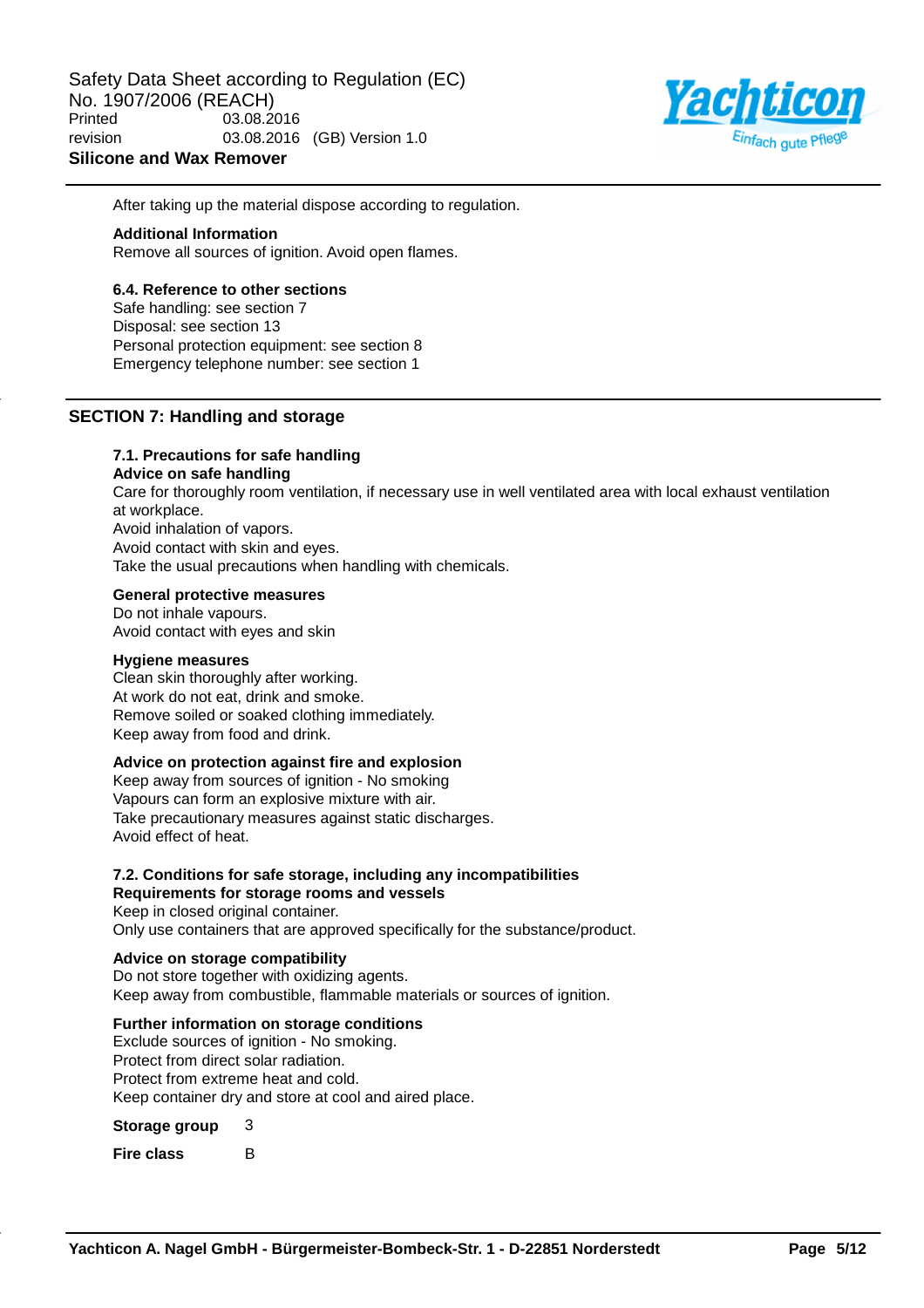

#### **7.3. Specific end use(s)**

No information available.

# **SECTION 8: Exposure controls/personal protection**

#### **8.1. Control parameters DNEL-/PNEC-values DNEL worker**

| <b>CAS No</b>        | Substance name                                                                 | Value                 | Code                                    | Remark |
|----------------------|--------------------------------------------------------------------------------|-----------------------|-----------------------------------------|--------|
|                      | Hydrocarbons, C9-C10, n-alkanes,<br>isoalkanes, cycloalkanes, <2%<br>aromatics | $300$ mg/kg<br>bw/day | DNEL long-term dermal (systemic)        |        |
|                      |                                                                                | 1500 mg/m3            | DNEL long-term inhalative<br>(systemic) |        |
| <b>DNEL Consumer</b> |                                                                                |                       |                                         |        |
| <b>CAS No</b>        | Substance name                                                                 | Value                 | Code                                    | Remark |
|                      | Hydrocarbons, C9-C10, n-alkanes,<br>isoalkanes, cycloalkanes, <2%<br>aromatics | $300$ mg/kg<br>bw/day | DNEL long-term oral (repeated)          |        |
|                      |                                                                                | $300$ mg/kg<br>bw/day | DNEL long-term dermal (systemic)        |        |
|                      |                                                                                | $900 \text{ mg/m}$    | DNEL long-term inhalative               |        |

(systemic)

# **8.2. Exposure controls**

### **Respiratory protection**

In case of insufficient ventilation or long-term effect use breathing apparatus. Short term: filter apparatus, filter A

#### **Hand protection**

Glove material specification [make/type, thickness, permeation time/life, wetting resistance]: Nitril, 0,4 mm, 60 min, 480 min. e.g. "Camatril Profi" (KCL GmbH, Email: Vertrieb@kcl.de)

The selection of the suitable gloves does not only depend on different material, but also on further marks of quality and varies from manufacturer to manufacturer.

The exact breakthrough time of the glove material can be requested from the protective glove manufacturer and must be observed.

# **Eye protection**

tightly fitting goggles

#### **Other protection measures**

protective clothing

### **Appropriate engineering controls**

Ensure good ventilation, where necessary use fume hood.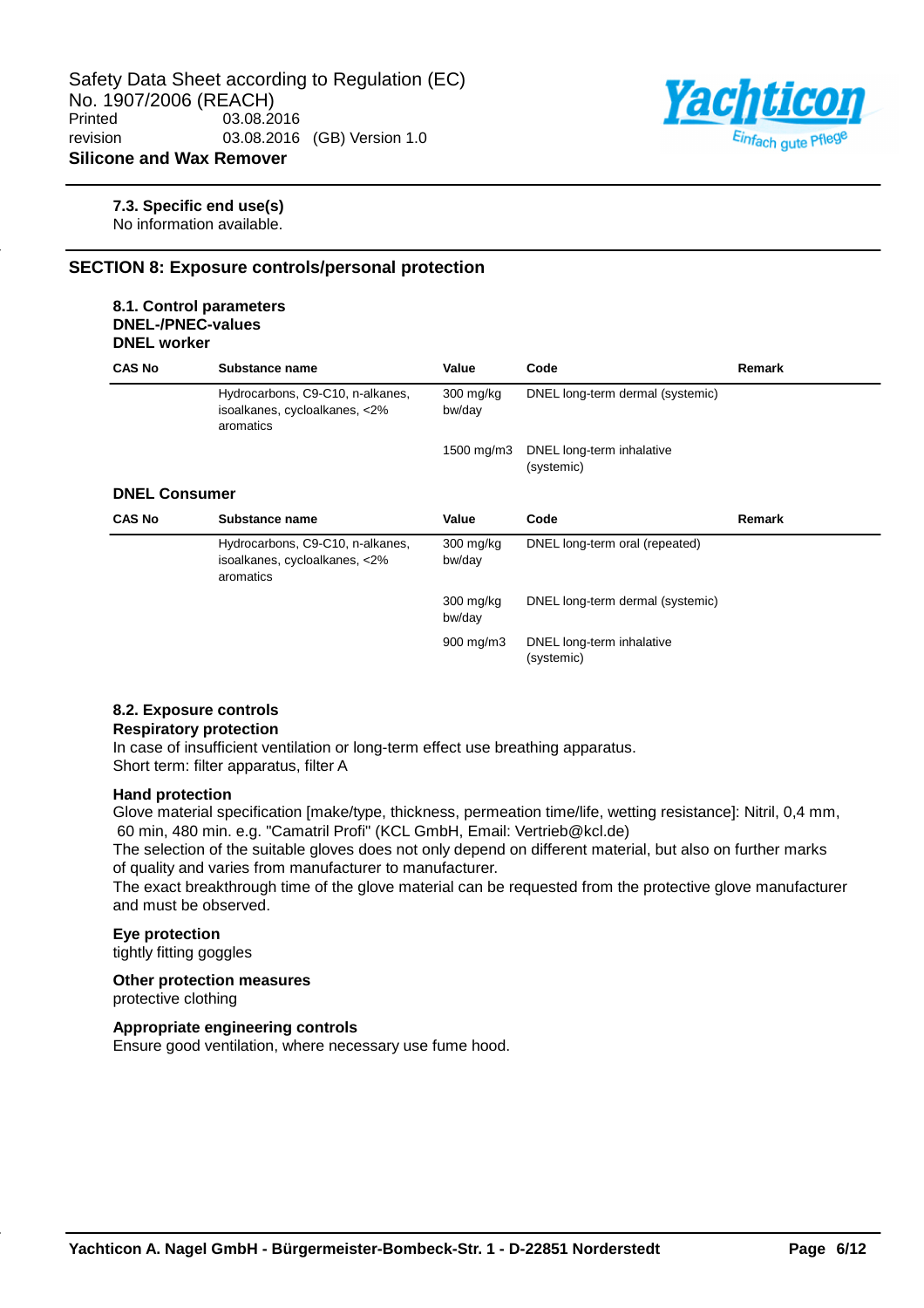

# **SECTION 9: Physical and chemical properties**

|                                          | 9.1. Information on basic physical and chemical properties |                         |
|------------------------------------------|------------------------------------------------------------|-------------------------|
| Appearance<br>liauid                     | Colour<br>colourless                                       | Odour<br>characteristic |
| <b>Odour threshold</b><br>not determined |                                                            |                         |
|                                          | Important health, safety and environmental information     |                         |

|                                     | Value          | Temperature | at       | Method | Remark                                                    |
|-------------------------------------|----------------|-------------|----------|--------|-----------------------------------------------------------|
| pH value                            | not determined |             |          |        |                                                           |
| boiling range                       | 140 - 162 °C   |             |          |        | Data refer to<br>the main<br>component.                   |
| solidifying point                   | $-20 °C$       |             |          |        | Data refer to<br>the main<br>component.                   |
| <b>Flash point</b>                  | >28 °C         |             |          |        |                                                           |
| Vapourisation rate                  | not determined |             |          |        |                                                           |
| Flammable (solid)                   | not determined |             |          |        |                                                           |
| <b>Flammability (gas)</b>           | not determined |             |          |        |                                                           |
| Ignition temperature                | not determined |             |          |        |                                                           |
| <b>Self ignition</b><br>temperature | >200 °C        |             |          |        | Data refer to<br>the main<br>component.                   |
| <b>Lower explosion limit</b>        | 0,6 Vol-%      |             |          |        | Data refer to<br>the main<br>component.                   |
| <b>Upper explosion limit</b>        | 7 Vol-%        |             |          |        | Data refer to<br>the main<br>component.                   |
| Vapour pressure                     | ca. 6 hPa      | 20 °C       |          |        | Data refer to<br>the main<br>component.                   |
| <b>Relative density</b>             | $0,79$ g/cm3   | 20 °C       |          |        |                                                           |
| <b>Vapour density</b>               | >1             |             | 1013 hPa |        | $(Air = 1.0);$<br>Data refer to<br>the main<br>component. |
| Solubility in water                 |                |             |          |        | insoluble                                                 |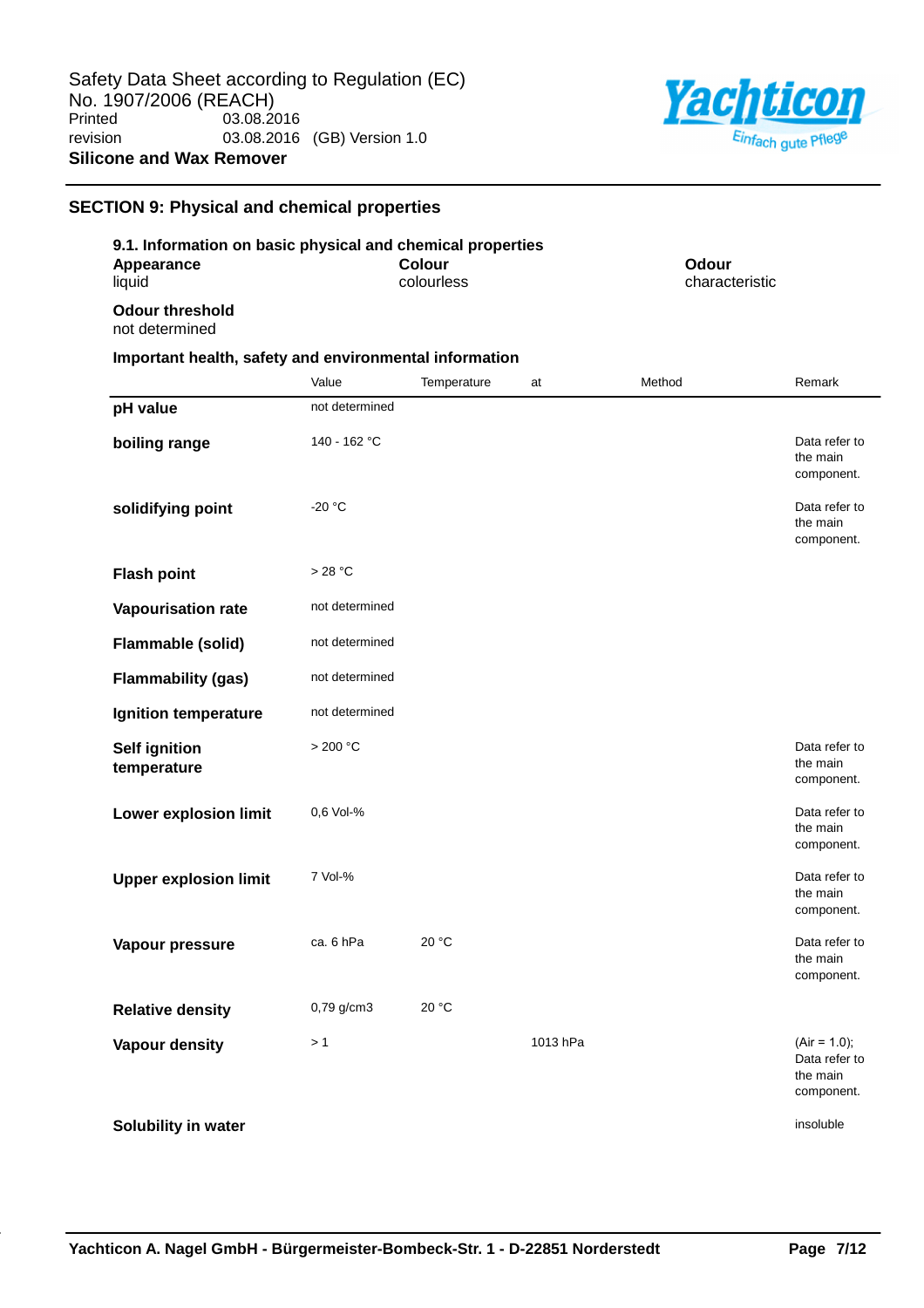Safety Data Sheet according to Regulation (EC) No. 1907/2006 (REACH)<br>Printed 03.08.2 03.08.2016 revision 03.08.2016 (GB) Version 1.0 **Silicone and Wax Remover**



|                                                                | Value          | Temperature | at | Method | Remark |
|----------------------------------------------------------------|----------------|-------------|----|--------|--------|
| Solubility/other                                               | not determined |             |    |        |        |
| <b>Partition coefficient n-</b><br>octanol/water (log P<br>O/W | not determined |             |    |        |        |
| Decomposition<br>temperature                                   | not determined |             |    |        |        |
| <b>Viscosity</b>                                               | not determined |             |    |        |        |
| <b>Oxidising properties</b><br>No information available.       |                |             |    |        |        |

#### **Explosive properties**

The product itself is not explosive, however, formation of explosive / flammable vapor-air mixtures is possible.

#### **9.2. Other information**

Refer to technical data sheet.

### **SECTION 10: Stability and reactivity**

#### **10.1. Reactivity**

No information available.

#### **10.2. Chemical stability**

Stable under normal conditions of use. Stable under recommended storage conditions.

#### **10.3. Possibility of hazardous reactions**

Formation of explosive / ignitable gas mixtures with air when heated above flash point and / or during spraying or misting. Reactions with oxidising agents.

#### **10.4. Conditions to avoid**

Heat, open flames, sparks

#### **10.5. Incompatible materials Substances to avoid**

Oxidising agent

#### **10.6. Hazardous decomposition products**

Concerning possible decomposition products see section 5.

#### **Thermal decomposition**

Remark No decomposition if used as directed.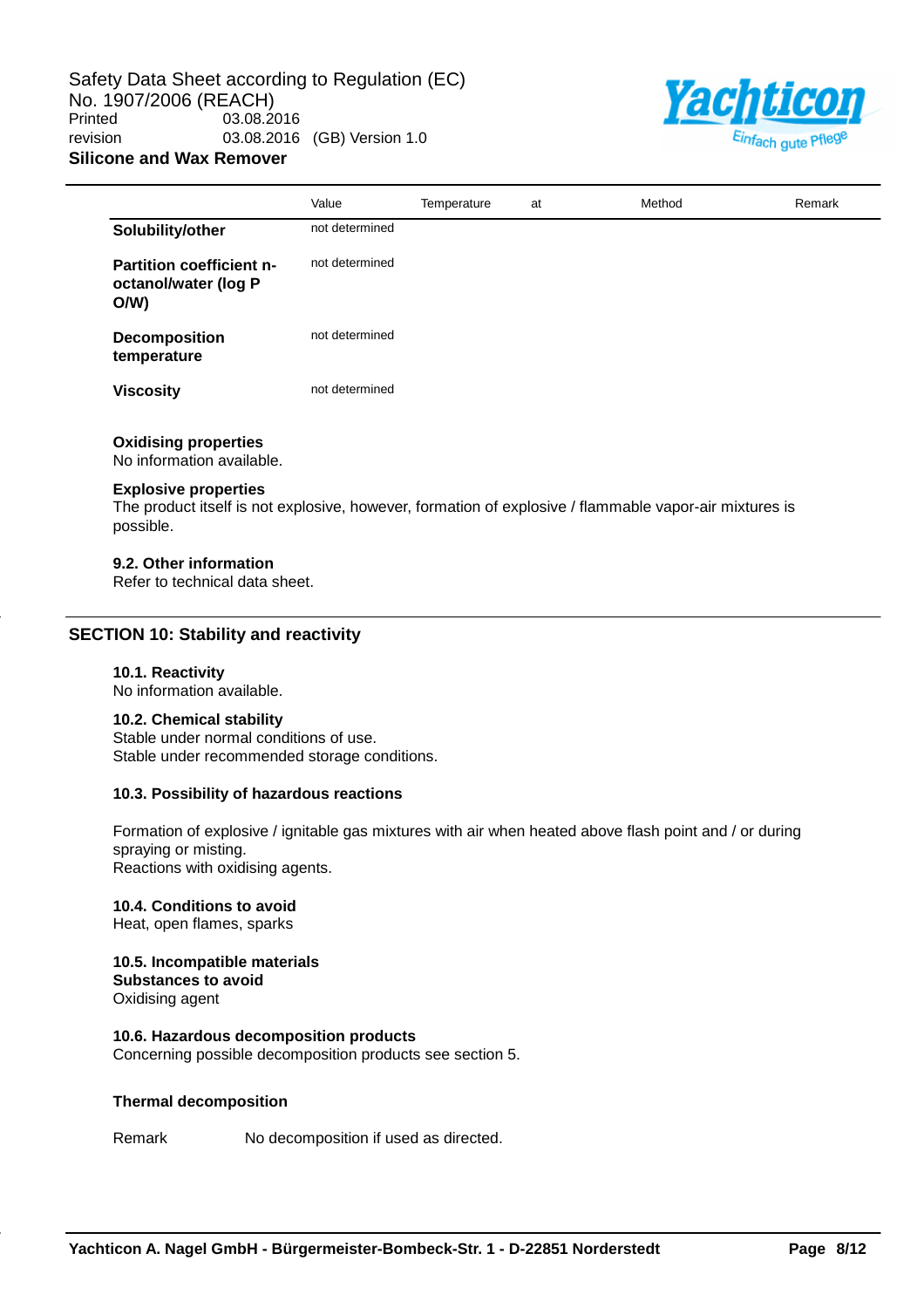

# **SECTION 11: Toxicological information**

### **11.1. Information on toxicological effects**

#### **Acute toxicity/Irritation/Sensitization**

|                                               | Value/Validation        | <b>Species</b> | Method                       | Remark                                                                    |
|-----------------------------------------------|-------------------------|----------------|------------------------------|---------------------------------------------------------------------------|
| LD50 acute oral                               | > 5000 mg/kg            | rat            | <b>OECD</b><br>401äquivalent | Data refer to structurally<br>similar materials to the main<br>component. |
| LD50 acute<br>dermal                          | > 5000 mg/kg            | rabbit         | OECD 402<br>äquivalent       | Data refer to structurally<br>similar materials to the main<br>component. |
| <b>LC50 acute</b><br>inhalation               | $<$ 4951 mg/m3 (4 h)    | rat            | OECD 403<br>äquivalent       | Data refer to structurally<br>similar materials to the main<br>component. |
| <b>Skin irritation</b>                        | non-irritant            |                |                              |                                                                           |
| <b>Eye irritation</b>                         | non-irritant            |                |                              |                                                                           |
| <b>Skin sensitization</b>                     | No known sensitization. |                |                              |                                                                           |
| <b>Sensitization</b><br>respiratory<br>system | No known sensitization. |                |                              |                                                                           |

#### **Aspiration hazard**

After swallowing and subsequent vomiting, aspiration into the lungs can occur, which can lead to chemical pneumonia or suffocation.

### **Experiences made from practice**

Repeated or prolonged contact with the product leads to degreasing of the skin and may cause nonallergic skin problems (contact dermatitis) and / or absorption of harmful substances. Inhalation of vapors may cause headache, drowsiness and dizziness. Frequent persistent contact with the skin may cause skin irritation.

### **Additional information**

The product should be handled with the care usual when dealing with chemicals. Further hazardous properties can not be excluded.

# **SECTION 12: Ecological information**

# **12.1. Toxicity**

| <b>Ecotoxicological effects</b> |                          |                     |        |                                                                           |  |  |  |
|---------------------------------|--------------------------|---------------------|--------|---------------------------------------------------------------------------|--|--|--|
|                                 | Value                    | <b>Species</b>      | Method | Validation                                                                |  |  |  |
| Fish                            | LL50 10 - 29 mg/l (96 h) | Oncorhynchus mykiss |        | Data refer to structurally<br>similar materials to the<br>main component. |  |  |  |
| Daphnia                         | EL50 22 - 45 mg/l (48 h) | Daphnia magna       |        | Data refer to structurally<br>similar materials to the<br>main component. |  |  |  |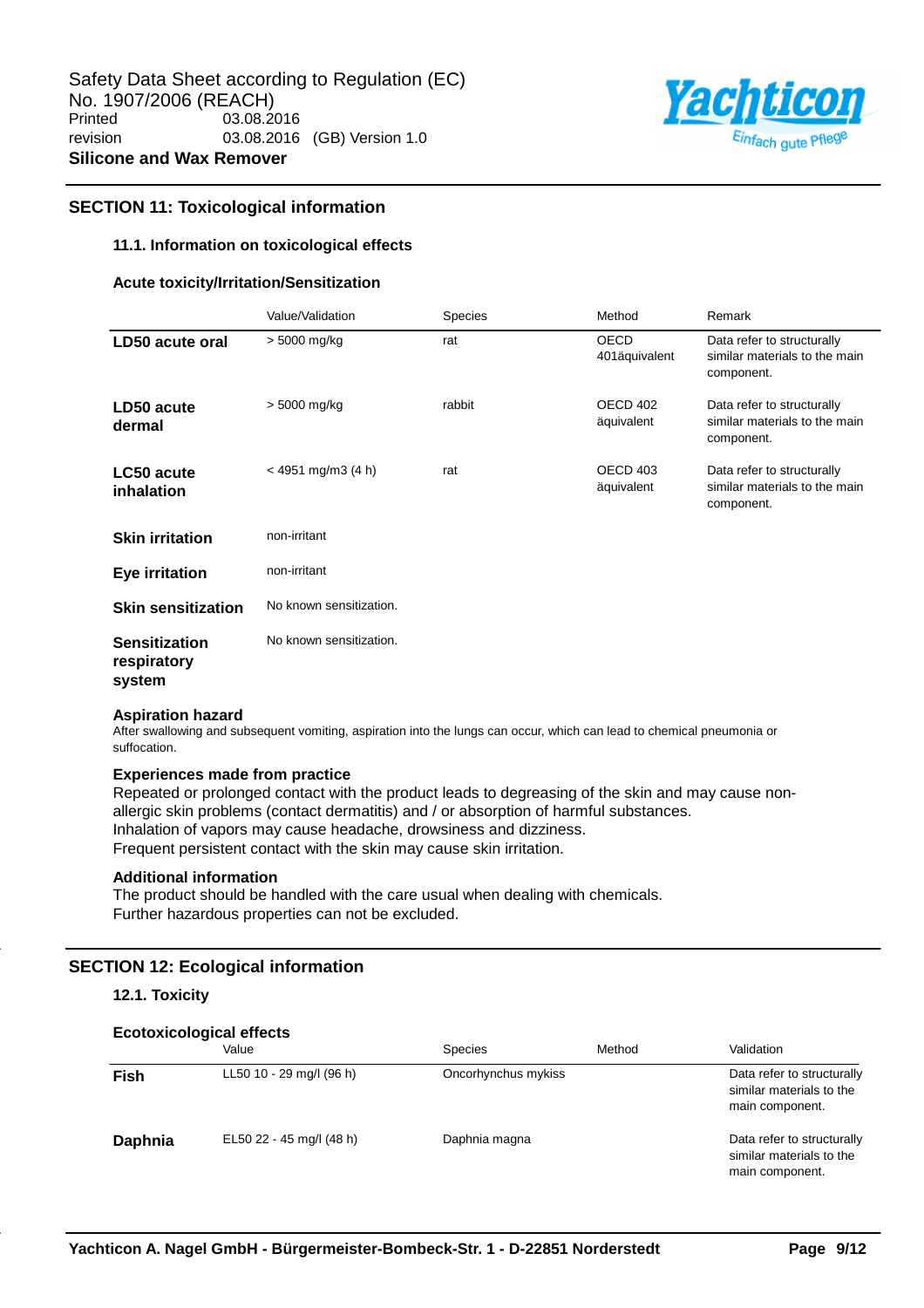

|                                                         | Value                     | <b>Species</b>                     | Method                                                       | Validation                                                                |  |
|---------------------------------------------------------|---------------------------|------------------------------------|--------------------------------------------------------------|---------------------------------------------------------------------------|--|
| Algae                                                   | $EL50 > 1000$ mg/l (72 h) | Pseudokirchneriella<br>subcapitata |                                                              | Data refer to structurally<br>similar materials to the<br>main component. |  |
| 12.2. Persistence and degradability<br>Elimination rate |                           | Method of analysis                 | Method                                                       | Validation                                                                |  |
| <b>Biological</b><br>degradability                      | 89 % (28 d)               |                                    | Testtyp: Leichte<br>biologische<br>Abbaubarkeit in<br>Wasser | readily degradable                                                        |  |

Data refer to main component.

#### **12.3. Bioaccumulative potential**

No information available.

#### **12.4. Mobility in soil**

No information available.

#### **12.5. Results of PBT and vPvB assessment**

The substances in the mixture do not meet the PBT/vPvB criteria according to REACH, annex XIII.

### **12.6. Other adverse effects**

Spills may form a film on the water surface, which reduces the oxygen exchange. Death of Organisms may result. However, it is expected that the product evaporates relatively quickly.

#### **General regulation**

Do not allow uncontrolled leakage of product into the environment.

#### **SECTION 13: Disposal considerations**

# **13.1. Waste treatment methods**

#### **Recommendations for the product**

There are no harmonised regulations on the disposal of chemicals in the member states of the EU. In Germany the Recycling and Waste Management Act (KrWG) stipulates recycling as a requirement. This means that a distinction must be made between "wastes for recycling" and "wastes for disposal". Particular aspects - in the main concerning delivery - are also governed by the Laender.

### **Recommendations for packaging**

Disposal according to official regulations.

### **General information**

Allocation of the waste number has to be done according to the EWC directive industry- and processspecific.

# **SECTION 14: Transport information**

|  |                 | <b>ADR/RID</b> | <b>IMDG</b> | <b>IATA-DGR</b> |
|--|-----------------|----------------|-------------|-----------------|
|  | 14.1. UN number | 3295           | 3295        | 3295            |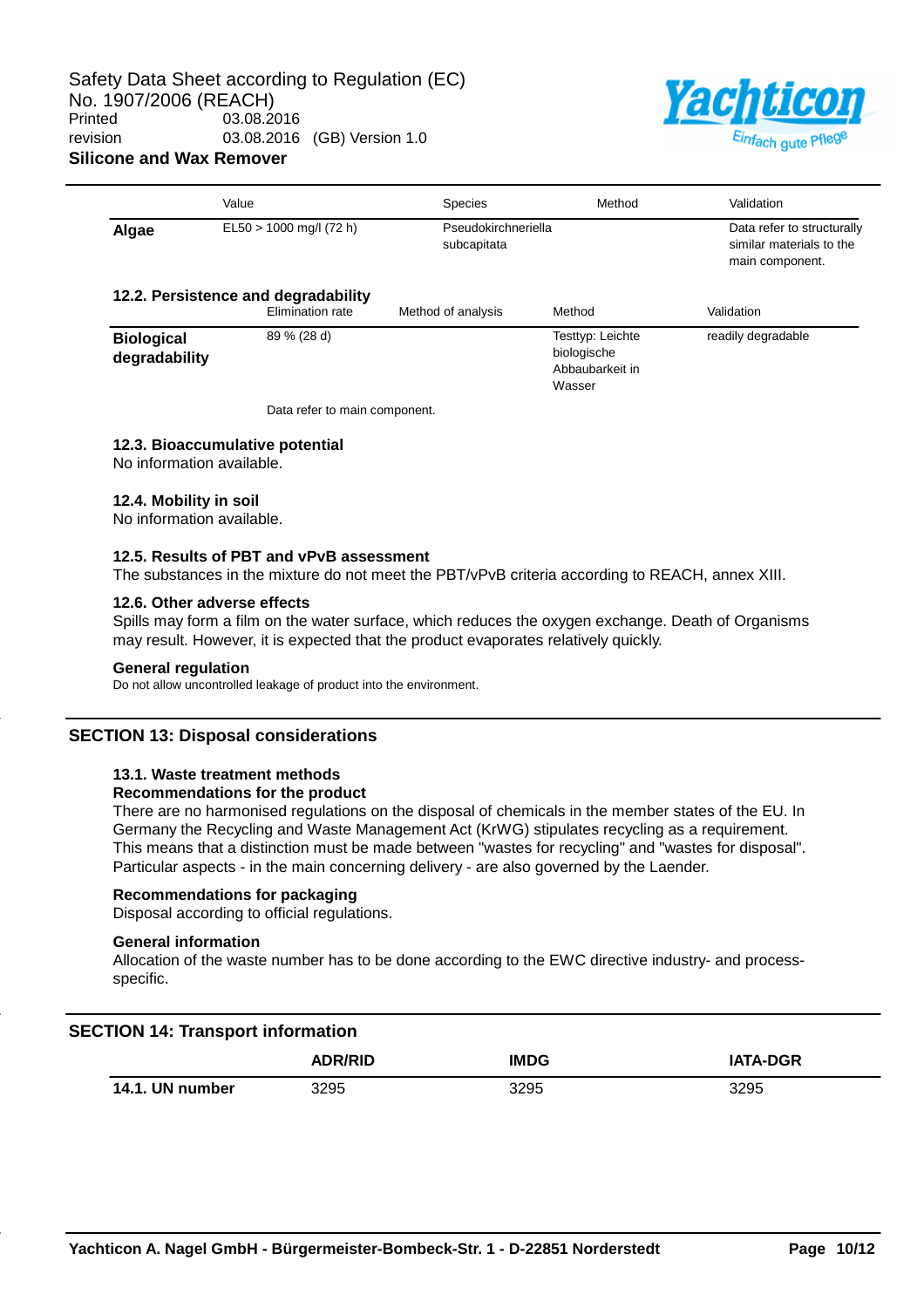Safety Data Sheet according to Regulation (EC) No. 1907/2006 (REACH)<br>Printed 03.08.2 03.08.2016 revision 03.08.2016 (GB) Version 1.0 **Silicone and Wax Remover**



|                                     | <b>ADR/RID</b>                                                                                                         | <b>IMDG</b>                                                                                                          | <b>IATA-DGR</b>                                                                                                                         |
|-------------------------------------|------------------------------------------------------------------------------------------------------------------------|----------------------------------------------------------------------------------------------------------------------|-----------------------------------------------------------------------------------------------------------------------------------------|
| 14.2. UN proper shipping<br>name    | HYDROCARBONS,<br>LIQUID, N.O.S.<br>(Hydrocarbons, C9-C10,<br>n-alkanes, isoalkanes,<br>cycloalkanes, <2%<br>aromatics) | HYDROCARBONS, LIQUID,<br>N.O.S. (Hydrocarbons, C9-<br>C10, n-alkanes, isoalkanes,<br>cycloalkanes, <2%<br>aromatics) | Hydrocarbons, liquid,<br>n.o.s.<br>(Hydrocarbons, C9-<br>C <sub>10</sub> , n-alkanes,<br>isoalkanes,<br>cycloalkanes, <2%<br>aromatics) |
| 14.3. Transport hazard<br>class(es) | 3                                                                                                                      | 3                                                                                                                    | 3                                                                                                                                       |
| 14.4. Packing group                 | Ш                                                                                                                      | Ш                                                                                                                    | Ш                                                                                                                                       |
| 14.5. Environmental<br>hazards      | No                                                                                                                     | No.                                                                                                                  | No.                                                                                                                                     |

#### **14.6. Special precautions for user**

No information available.

**14.7. Transport in bulk according to Annex II of MARPOL 73/78 and the IBC Code** No information available.

**Land and inland navigation transport ADR/RID** Hazard label(s) 3 tunnel restriction code D/E Classification code F1

# **SECTION 15: Regulatory information**

# **15.1. Safety, health and environmental regulations/legislation specific for the substance or mixture**

| <b>National regulations</b>                |                                                                                |  |
|--------------------------------------------|--------------------------------------------------------------------------------|--|
| Water hazard class                         | following VwVwS<br>slightly hazardous to water                                 |  |
| Decree for case of<br>interference/remarks | Quantity limits according to Hazardous Incident Ordinance must be<br>observed. |  |

**15.2. Chemical Safety Assessment** No information available.

### **SECTION 16: Other information**

#### **Training advice**

See the technical data sheet for more information.

#### **Recommended uses and restrictions**

National and local regulations concerning chemicals shall be observed.

#### **Further information**

The national special regulations have to be implemented by each user their own responsibility!